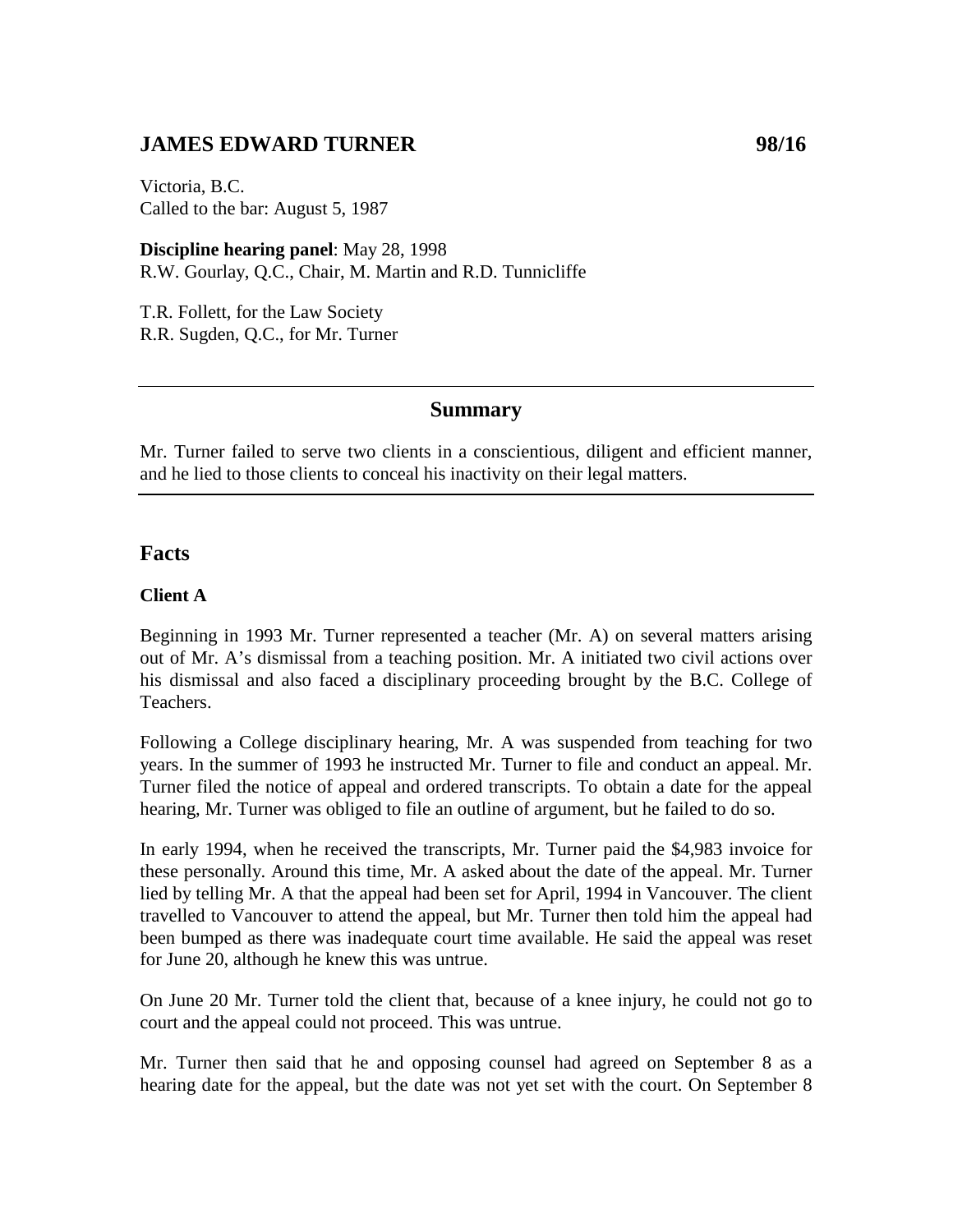Mr. Turner met Mr. A at the courthouse and told him the appeal had been bumped. This was untrue.

Mr. A then complained to the court registry staff who said that the file showed no hearing dates set. The registry set the appeal for November 20.

Mr. Turner met with Mr. A and began to prepare the argument, but he did not complete it. On November 19 Mr. Turner went to Mr. A's house and said the appeal could not proceed because the argument was still not ready. He admitted that the delays were his fault.

On November 21 Mr. A met with the managing partner and complained that Mr. Turner had lied to him, which Mr. Turner then admitted to the managing partner. At the law firm's request, Mr. Turner resigned as an associate, effective December 31, 1994.

## **Client S**

While acting for Mr. S in pursuing a civil claim, Mr. Turner failed to proceed with the client's claim in a diligent fashion. To conceal his inactivity, he told the client in December, 1994 that the court had ordered the defendant to pay \$10,000 as an advance. This was untrue.

Mr. Turner provided a personal cheque for \$10,000 to Mr. S. To avoid suspicion, Mr. Turner told Mr. S that the defendant's cheque had arrived in the office too late in the day to be processed, so he provided his own cheque instead and planned to take care of the paperwork later.

At the time of these events, Mr. Turner was facing personal problems and depression, which contributed to his problems in practice.

## **Decision**

Mr. Turner admitted that he had failed to serve his clients in a conscientious, diligent and efficient fashion and that his conduct in lying to these clients constituted professional misconduct.

# **Penalty**

The discipline hearing panel accepted Mr. Turner's admission, and his proposed disciplinary action and ordered that he:

- 1. be suspended for three weeks, effective July 6, 1998;
- 2. pay \$1,500 as costs of the discipline hearing, over a six-month period.